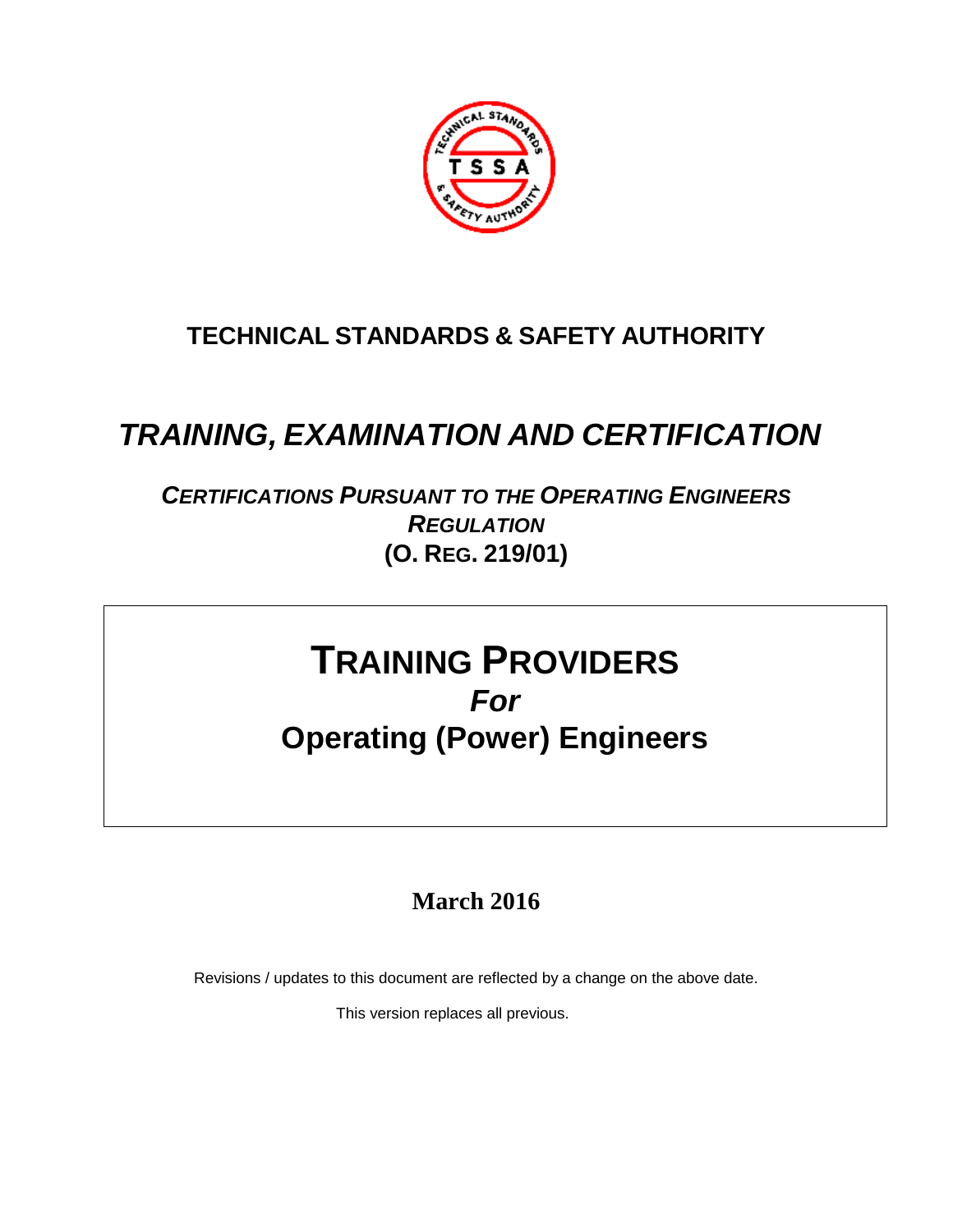## **Training Provider List**

The following document contains a list and contact names of **TSSA Approved for Qualifying Experience Time Reduction** training providers, compiled for the convenience of students wishing to receive formal, full time and accredited training in their studies.

The Operating Engineers Regulation 219/01, under the Technical Standards and Safety Act, came into effect on June 27, 2001 and provides the opportunity for TSSA approved training providers to offer **full-time** training courses to Operating Engineers and Plant Operators seeking a reduction in qualifying experience requirements. The criteria for offering TSSA approved for qualifying experience time reduction courses/programs is listed on the Operating Engineers' certification services web homepage at **[http://www.tssa.org](http://www.tssa.org/)** under Practical Time Reduction Requirements & Approval Process.

Any training provider is eligible to apply for this status and when approved they will have the designation as **TSSA Approved Training Provider**.

### **Full-Time Programs**

**The following are TSSA Approved Training Providers in the Province of Ontario:**

**Cambrian College in Sudbury:** Offers a dedicated **4 th , 3 rd** and **2 nd Class** Power Engineering Course with annual enrolment to the program.

Contact Robert Baker at 705.566-8101 ext. 7471 or Greg Rickard ext. 7869. **College Website –** [www.cambrianc.on.ca](http://www.cambrianc.on.ca/)

**Conestoga College in Kitchener (Doon Campus):** Offers a dedicated **4 th Class** Power Engineering Course with annual enrolment to the program.

Contact Mike Diamond at 519.748-5220 Ext. 3370. **College Website –** [www.conestoga.on.ca](http://www.conestoga.on.ca/)

**Confederation College in Thunder Bay:** Offers a **4 th** and **3 rd Class** Power Engineering Course with program enrolment every second year.

Contact Wesley Grace at 807.475.6247. **College Website –** [www.confederationc.on.ca](http://www.confederationc.on.ca/)

**Georgian College in Owen Sound:** Offers a **4 TH Class** Power Engineering two (2) year Course with annual enrolment to the program.

Contact Ryan Tangney at 519.376.0840 Ext. 2654. **College Website –** [www.georgiancollege.ca](http://www.georgiancollege.ca/)

Lambton College in Sarnia: Offers 4<sup>th</sup> and 3<sup>rd</sup> Class studies as a component of a 3 year (29 month) Course (PETC) with annual enrolment to the program.

Contact Kevin Ryan at 519.542-7751 ext.3423. **College Website –** [www.lambton.on.ca](http://www.lambton.on.ca/)

**Mohawk College in Stoney Creek:** Offers a **4 th** and **3 rd Class** Power Engineering two (2) year Course with annual enrolment to the program.

Contact Wayne Ostermaier at 905.575.1212 ext. 5249. **College Website –** [www.mohawkcollege.ca](http://www.mohawkcollege.ca/)